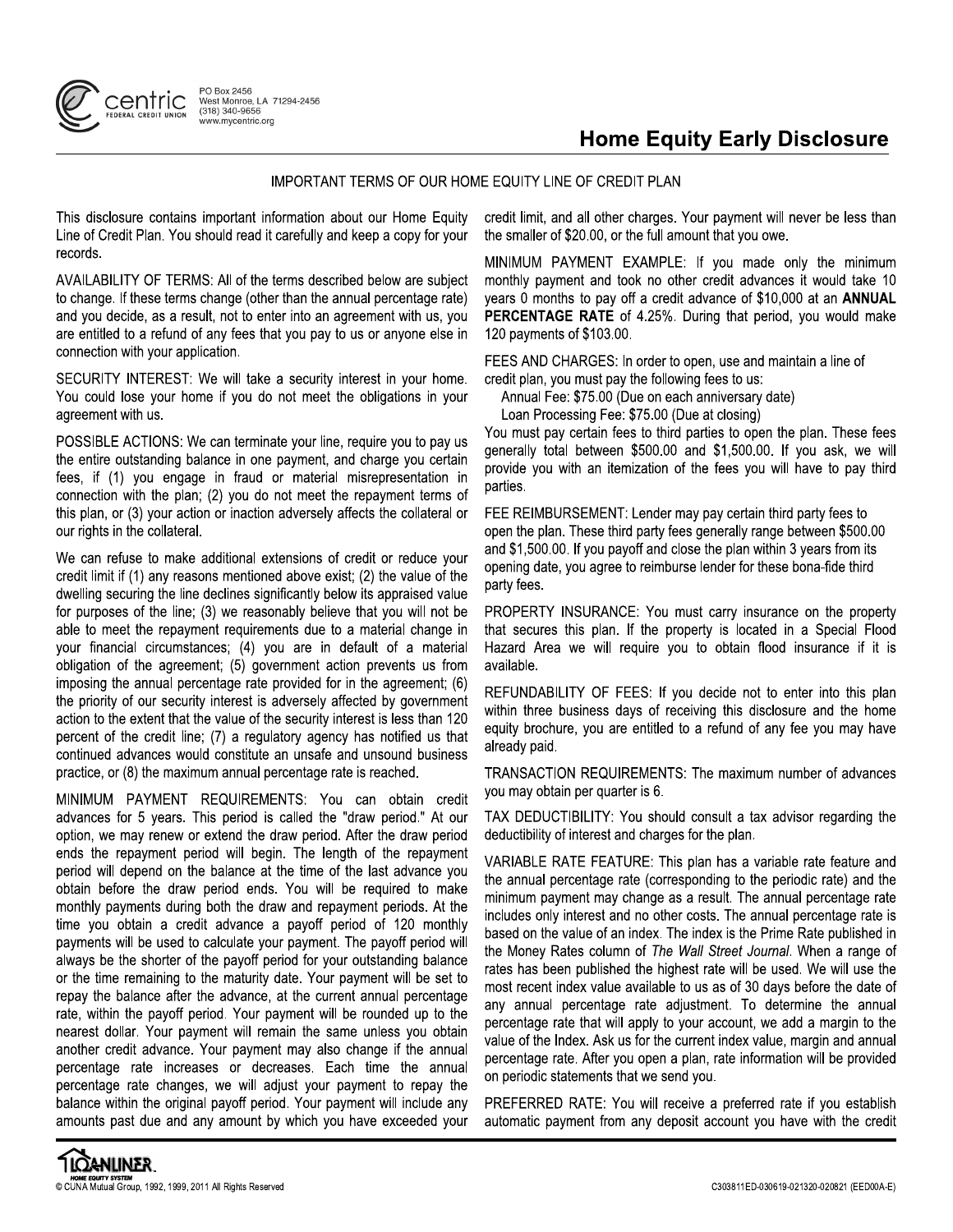union or any other financial institution. This preferred rate will have a margin that is .25% below the margin you have qualified for. In the event that you cancel or no longer have automatic payment, you will lose the preferred rate, and your margin will increase by .25% and revert back to the margin that you qualified for.

RATE CHANGES: The annual percentage rate can change on the first day of each month. There is no limit on the amount by which the annual percentage rate can change during any one year period. The maximum ANNUAL PERCENTAGE RATE that can apply is 18.0% or the maximum permitted by law, whichever is less. However, under no circumstances will your ANNUAL PERCENTAGE RATE go below 3.5% at any time during the term of the plan.

MAXIMUM RATE AND PAYMENT EXAMPLES: If you had an outstanding balance of \$10,000, the minimum payment at the maximum ANNUAL PERCENTAGE RATE of 18.0% would be \$181.00. This annual percentage rate could be reached at the time of the 1<sup>st</sup> payment.

HISTORICAL EXAMPLE: The following table shows how the annual percentage rate and the minimum payments for a single \$10,000 credit advance would have changed based on changes in the index over the past 15 years. The index values are as of the last business day of January of each year. While only one payment per year is shown, payments may have varied during each year. The table assumes that no additional credit advances were taken, that only the minimum payments were made, and that the rate remained constant during each year. It does not necessarily indicate how the index or your payments will change in the future.

| Index     | Margin <sup>(1)</sup> | <b>ANNUAL</b>     | Monthly   |
|-----------|-----------------------|-------------------|-----------|
| (Percent) | (Percent)             | <b>PERCENTAGE</b> | Payment   |
|           |                       | <b>RATE</b>       | (Dollars) |
| 8.250     | 1.000                 | 9.250             | \$129.00  |
| 6.000     | .000                  | 7.000             | \$117.00  |
| 3.250     | 000                   | 4.250             | \$106.00  |
| 3.250     | 1.000                 | 4.250             | \$106.00  |
| 3.250     | 1.000                 | 4.250             | \$106.00  |
| 3.250     | 1.000                 | 4.250             | \$106.00  |
| 3.250     | 1.000                 | 4.250             | \$106.00  |
| 3.250     | 1.000                 | 4.250             | \$105.00  |
| 3.250     | 1.000                 | 4.250             | \$105.00  |
| 3.500     | 1.000                 | 4.500             | \$105.00  |
| 3.750     | 1.000                 | 4.750             |           |
| 4.500     | 1.000                 | 5.500             |           |
| 5.500     | 1.000                 | 6.500             |           |
| 4.750     | 1.000                 | 5.750             |           |
| 3.250     | 1.000                 | 4.250             |           |
|           |                       |                   |           |

## WALL STREET JOURNAL PRIME RATE INDEX TARLE

(1) This is a margin we have used recently; your margin may be different.